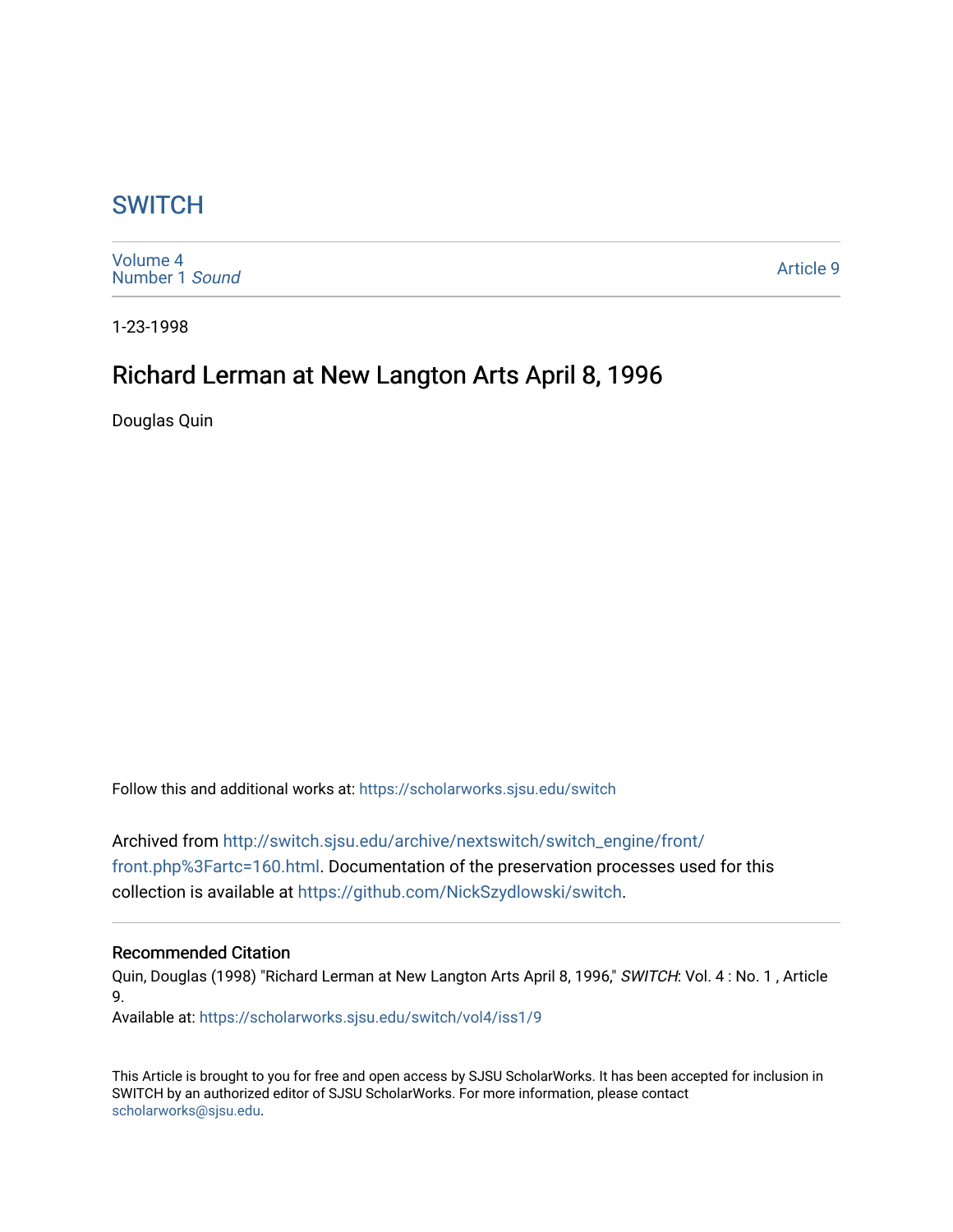SWITCH

**[all](file:///Users/nszydlowski/Desktop/websites%20copy/Switch%20Journal/switch.sjsu.edu/archive/nextswitch/switch_engine/front/front.php.html) [#1](file:///Users/nszydlowski/Desktop/websites%20copy/Switch%20Journal/switch.sjsu.edu/archive/nextswitch/switch_engine/front/front.php_cat%3d5.html) [#2](file:///Users/nszydlowski/Desktop/websites%20copy/Switch%20Journal/switch.sjsu.edu/archive/nextswitch/switch_engine/front/front.php_cat%3d6.html) [#3](file:///Users/nszydlowski/Desktop/websites%20copy/Switch%20Journal/switch.sjsu.edu/archive/nextswitch/switch_engine/front/front.php_cat%3d7.html) [#4](file:///Users/nszydlowski/Desktop/websites%20copy/Switch%20Journal/switch.sjsu.edu/archive/nextswitch/switch_engine/front/front.php_cat%3d8.html) [#5](file:///Users/nszydlowski/Desktop/websites%20copy/Switch%20Journal/switch.sjsu.edu/archive/nextswitch/switch_engine/front/front.php_cat%3d9.html) [#6](file:///Users/nszydlowski/Desktop/websites%20copy/Switch%20Journal/switch.sjsu.edu/archive/nextswitch/switch_engine/front/front.php_cat%3d10.html) [#7](file:///Users/nszydlowski/Desktop/websites%20copy/Switch%20Journal/switch.sjsu.edu/archive/nextswitch/switch_engine/front/front.php_cat%3d11.html) [#8](file:///Users/nszydlowski/Desktop/websites%20copy/Switch%20Journal/switch.sjsu.edu/archive/nextswitch/switch_engine/front/front.php_cat%3d12.html) [#9](file:///Users/nszydlowski/Desktop/websites%20copy/Switch%20Journal/switch.sjsu.edu/archive/nextswitch/switch_engine/front/front.php_cat%3d13.html) [#10](file:///Users/nszydlowski/Desktop/websites%20copy/Switch%20Journal/switch.sjsu.edu/archive/nextswitch/switch_engine/front/front.php_cat%3d14.html) [#11](file:///Users/nszydlowski/Desktop/websites%20copy/Switch%20Journal/switch.sjsu.edu/archive/nextswitch/switch_engine/front/front.php_cat%3d15.html) [#12](file:///Users/nszydlowski/Desktop/websites%20copy/Switch%20Journal/switch.sjsu.edu/archive/nextswitch/switch_engine/front/front.php_cat%3d16.html) [#13](file:///Users/nszydlowski/Desktop/websites%20copy/Switch%20Journal/switch.sjsu.edu/archive/nextswitch/switch_engine/front/front.php_cat%3d17.html) [#14](file:///Users/nszydlowski/Desktop/websites%20copy/Switch%20Journal/switch.sjsu.edu/archive/nextswitch/switch_engine/front/front.php_cat%3d18.html) [#15](file:///Users/nszydlowski/Desktop/websites%20copy/Switch%20Journal/switch.sjsu.edu/archive/nextswitch/switch_engine/front/front.php_cat%3d19.html) [#16](file:///Users/nszydlowski/Desktop/websites%20copy/Switch%20Journal/switch.sjsu.edu/archive/nextswitch/switch_engine/front/front.php_cat%3d20.html) [#17](file:///Users/nszydlowski/Desktop/websites%20copy/Switch%20Journal/switch.sjsu.edu/archive/nextswitch/switch_engine/front/front.php_cat%3d21.html) [#18](file:///Users/nszydlowski/Desktop/websites%20copy/Switch%20Journal/switch.sjsu.edu/archive/nextswitch/switch_engine/front/front.php_cat%3d44.html)**



### **Richard Lerman at New Langton Arts April 8, 1996**

**[Douglas Quin](file:///Users/nszydlowski/Desktop/websites%20copy/Switch%20Journal/switch.sjsu.edu/archive/nextswitch/switch_engine/front/users.php_w%3d70.html)** on Jan 23 1998 **[issue 04](file:///Users/nszydlowski/Desktop/websites%20copy/Switch%20Journal/switch.sjsu.edu/archive/nextswitch/switch_engine/front/front.php_cat%3d8.html)**

**This article reviews Lerman's artistic developments in technical sound.** 

The work of sound artist, composer and film-maker, Richard Lerman, was the subject of a mini-retrospective at New Langton Arts in San Francisco on April 8, 1996. Copresented with Cinematheque, the event was part of the recent Soundculture '96 Festival. Live performance, film and video represented a remarkable body of work developed from1980 through 1996.

At the heart of Lerman's artistic enquiry is his development and refinement of self-built musical instruments which use piezoelectric transducers--"piezo disks," as Lerman calls them. These are familiar to most of us in the form of the little speakers found in wristwatches and video games. Manufactured in a variety of sizes under 2 inches, they are also employed by drummers as a type of percussion trigger used for electronic drums. When used as microphone elements, Lerman attaches them to anything from a cactus to a boat dock. Piezoelectric transducers are extremely sensitive and possess a particular resonant signature; this imposes a veneer of uniformity onto sounds. While each sound certainly speaks for itself, a unity of perspective, like a coloured filter, is provided via the particularities of the technology. As contact microphones, piezo disks provide a unique perspective in the experience of micro-sounds. They are in direct contact with mechanical vibration through different materials. In describing the focus of the retrospective, Lerman writes, "All this work has evolved from my explorations using piezo disks to amplify small sounds, which I began in 1976. I think of this 20 year process as investigation into the nature of both ear drums and microphones."

In technical application and formal concern, Lerman's art touches on phenomenological observation and the primacy of sensory experience. The first work on the program was a performance entitled, *Changing States 3*(1992). Commenting on the evolutionary process of this piece, Lerman comments, & quot;I first used the technique of heating amplified metal with flame in a performance piece from 1985. Early versions of *Changing States* were more improvisatory. The title refers to the change in the metal as the chromium atoms recrystallize after being heated. The score uses labanotationlike symbols to tell the performer how to move the flame over the metal to release the sound."

The remaining portion of the first half of the evening brought together a selection of Super-8 films from the *The Transducer Series* including *A Copper Strip on Fire* (1983), *David and Sharon with Pond Life* (1984), *Newfoundland Transducer*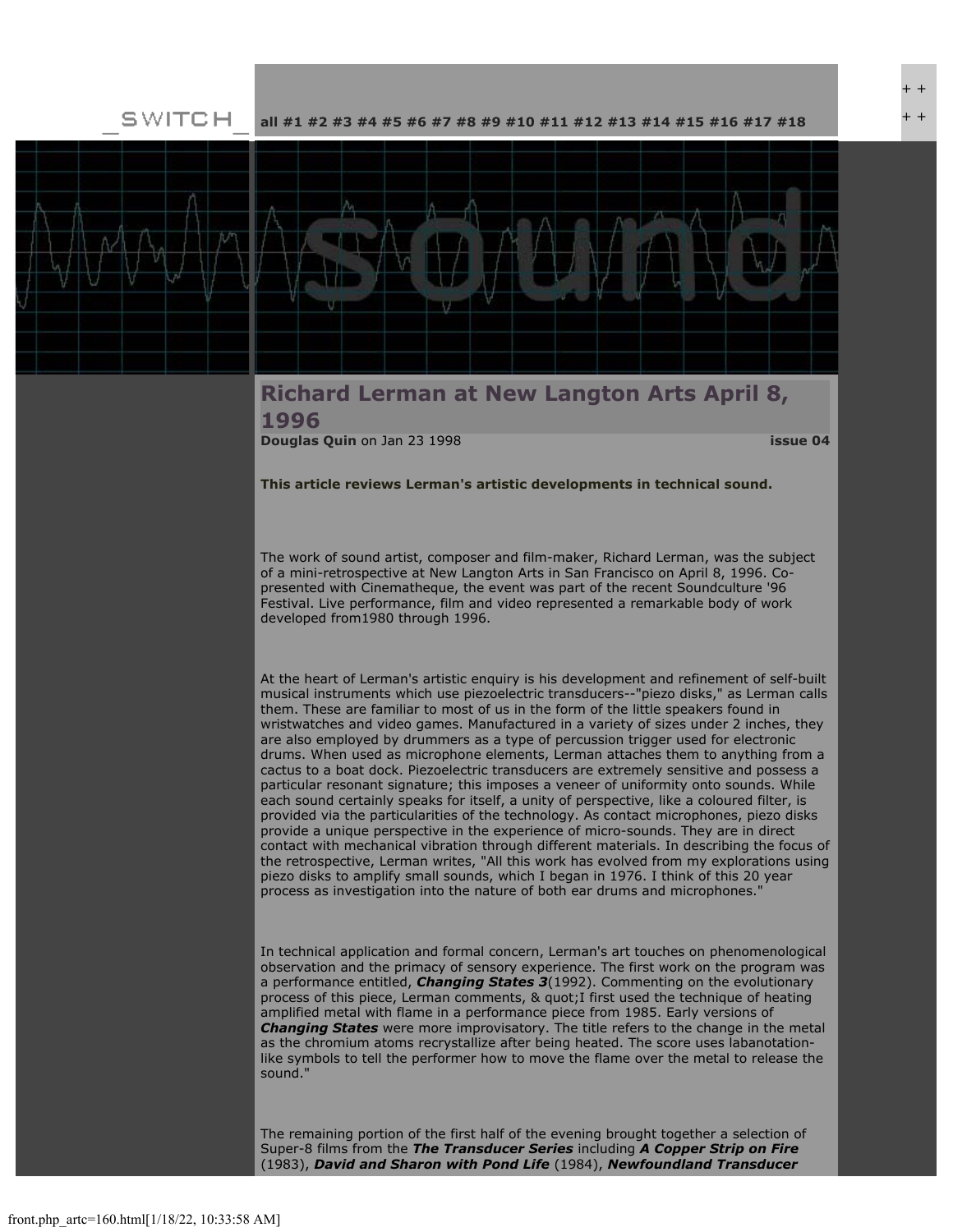*Series* (1986), and *A Windharp at La Pataia State Park, Tierra del Fuego, Argentina* (1988). In his program notes, Lerman relates, "[These] films were begun in 1983, and were all shot in Super-8. They were to be an open ended investigation of using self-built microphones, both as camera subject and audio input. I made more than 50 of these films, the last one in 1988."

Following an intermission, the artist presented *Four Places at South Point* (1989); South Point is the southernmost point in the US. The piece is a quotidian view and a two-channel soundscape of a windswept island in Hawaii. The most recent of Lerman's works in video and stereo sound is *Sonoran Desert Ants* (1996). The sounds of tiny feet and the mechanically transmitted sounds of vocalizations were matched with an equally focused close-up view of ants as they negotiated a piezo disk placed near their mound. He writes that the composition is... & quot;part of a year-long project I am now engaged in called a sonic mapping of the Sonoran desert. I have been recording cactus thorns, rocks, etc. in the desert portions of Phoenix." The project is sponsored by the Institute for Studies in the Arts at Arizona State University, Tempe, where Lerman currently teaches.

The artist's films and videos are a form of expressing and describing landscape, in whose images we are given closed and expansive views with dramatically shifting depth-of-field. While compelling views of musical instruments and their immediate settings are juxtaposed, a traditional, Renaissance perspective is maintained. However, the soundscapes are the voice of specific and detailed elements, not of the ambient or general environment; they relate to a part of the whole, not the whole. The dynamic tension of aural and visual point of view is a challenge to how we generally synthesize the two sensations into a unified perspective.

Lerman also investigates associative powers of sound through those works which relate to a sense of place and history; here too, the piezo transducer is a lens through which the aural experience is realized. The video tape entitled, *Two Windharps at the Tokugawa Women's Grave, Tokyo* (1991), which was included here, was part of a collaborative installation called Takuhon with artist, Mona Higuchi, and several other artists thatwere presented in Tokyo. Pitched tones from aeolian harps provided an evocative and contemplative basis for the views of the cemetery.

The most haunting of the video works was *Manzanar and Dachau* (1994). Lerman writes, "This tape also became part of several collaborative installations with Mona Higuchi--based on the liberation of Dachau by Japanese-American soldiers in May, 1945 while their families were interned in concentration camps in the US." There is a sense, within the intimacy of the varied close-up perspectives, that the memory of sound is still resonant. The vibrations of rusting barbed wire, emblematic of the Holocaust, resound today as they did more than 50 years ago. It seemed as though imbedded in the material itself are the voices of those who perished and those who suffered.

The finale on the program was a powerful performance of *Incident at 3 Mile Island: An Elegy for Karen Silkwood* (1980). This piece was premiered in May 1980, in Portland, Oregon, before the first entry into the damaged reactor. Lerman, clad in a white suit, wearing gloves and a welder's helmet entered into the installation of hanging tuning forks, whose gentle rotations scattered light from a laser around the darkened hall. The tuning forks were amplified using piezo disks and played with mallets. Sounds gradually layered and formed a dense texture through the use of prerecorded tape delays from previous performances, suggesting a dirge with half-lives...

For more information about Richard Lerman's use of piezoelectric transducers refer to his article in Experimental Musical Instruments magazine (December, 1994). Experimental Musical Instruments, P.O. Box 784, Nicasio, CA 94946. E-mail: ExpMusInst@aol.com. Recent compositions by Richard Lerman can be found on "Within Ear Reach" on Artifact Records.